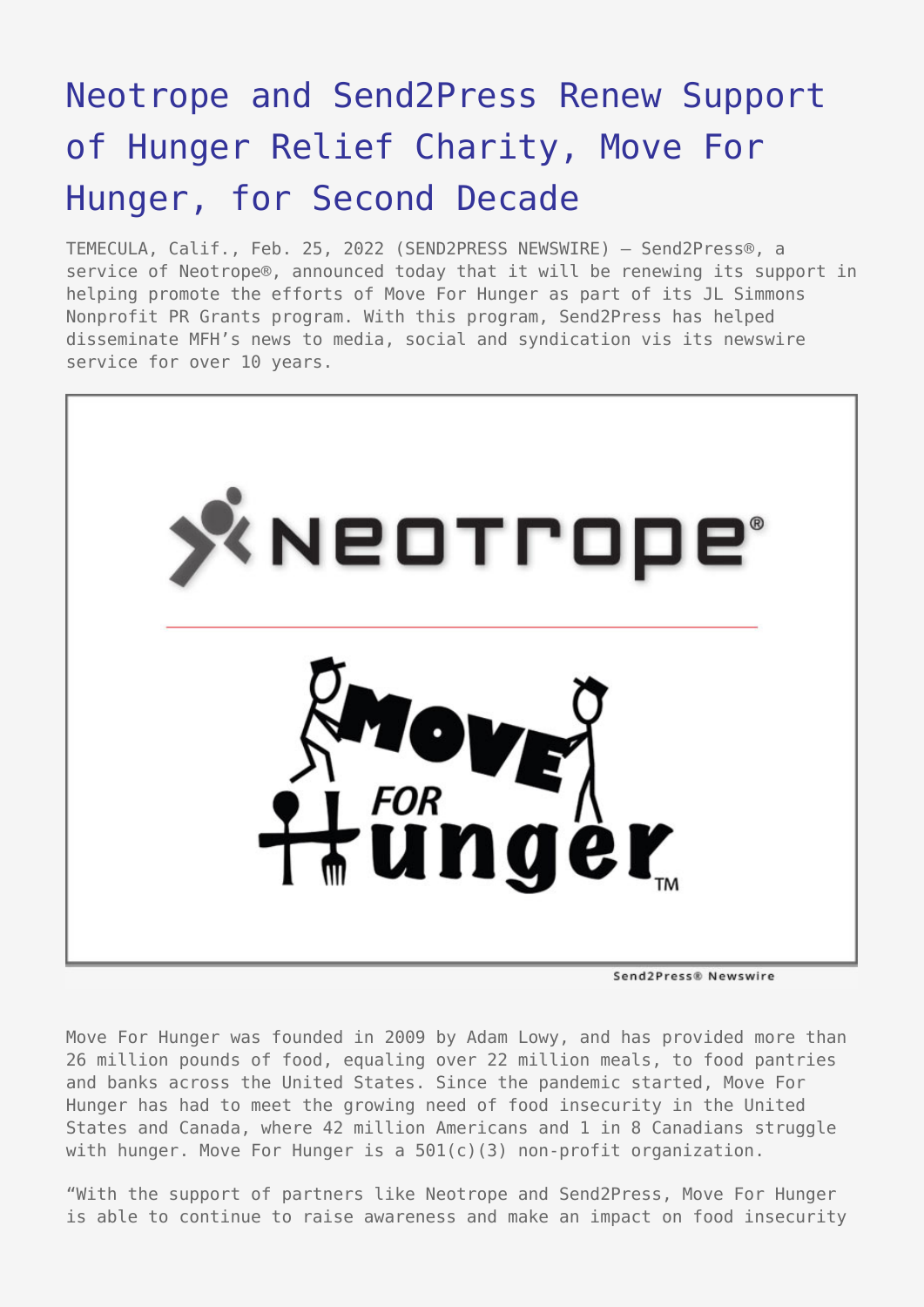throughout the United States and Canada," said Adam Lowy, Executive Director and Founder of Move For Hunger.

"We have been honored to help support the good works of Adam and his team and partners in fighting hunger across North America the past decade," said Send2Press co-founder and Neotrope CEO, Christopher Simmons. "We look forward to helping support their promotion efforts for some time to come. We truly believe in what they do, and are donating our own time and abilities in support of their cause."

The JL Simmons Nonprofit PR Grants program was launched in 2000 to help promote worthy causes with a grant of in-kind donation of services. It was created by the late Dr. JL Simmons, PhD and Christopher Simmons.

## **About Move For Hunger:**

Move For Hunger is working to end hunger and food waste in America. 42 million Americans struggle with hunger while 35% of the food produced in this country goes to waste. By mobilizing moving companies, multifamily apartment communities, corporations, and volunteers, Move For Hunger has delivered more than 26 million pounds of food to food banks – providing 22 million meals for those in need.

Get your company involved by registering to hold a food drive, fundraiser, or team building opportunity. You can also simply make a donation to help end hunger.

Visit Move For Hunger's website to learn more about their work at [https://moveforhunger.org/.](https://moveforhunger.org/)

## **About Send2Press:**

Send2Press®, founded in 2000, offers [affordable press release distribution,](https://www.send2press.com/services/price-list.shtml) writing, and social media marketing. Send2Press was named "best overall" of the top six press release services in 2020 by Fit Small Business. Send2Press is a dba of Neotrope, founded in 1983 in California.

Send2Press has consistently been ranked one of the top newswire services overall based on honesty and credibility.

Neotrope has been an innovative content development, publishing, audio/video, public relations (PR) and marketing company since Jan. 1983. Neotrope was an INC. 5000 listed company in 2009.

The company was co-founded by author, artist, journalist, musician and marketing/PR expert, Christopher Laird Simmons, and the late Dr. JL Simmons, PhD, a best-selling author and respected university professor.

Learn more about Send2Press® at: [https://www.Send2Press.com/](https://www.send2press.com/)

Send2Press Newswire offers: